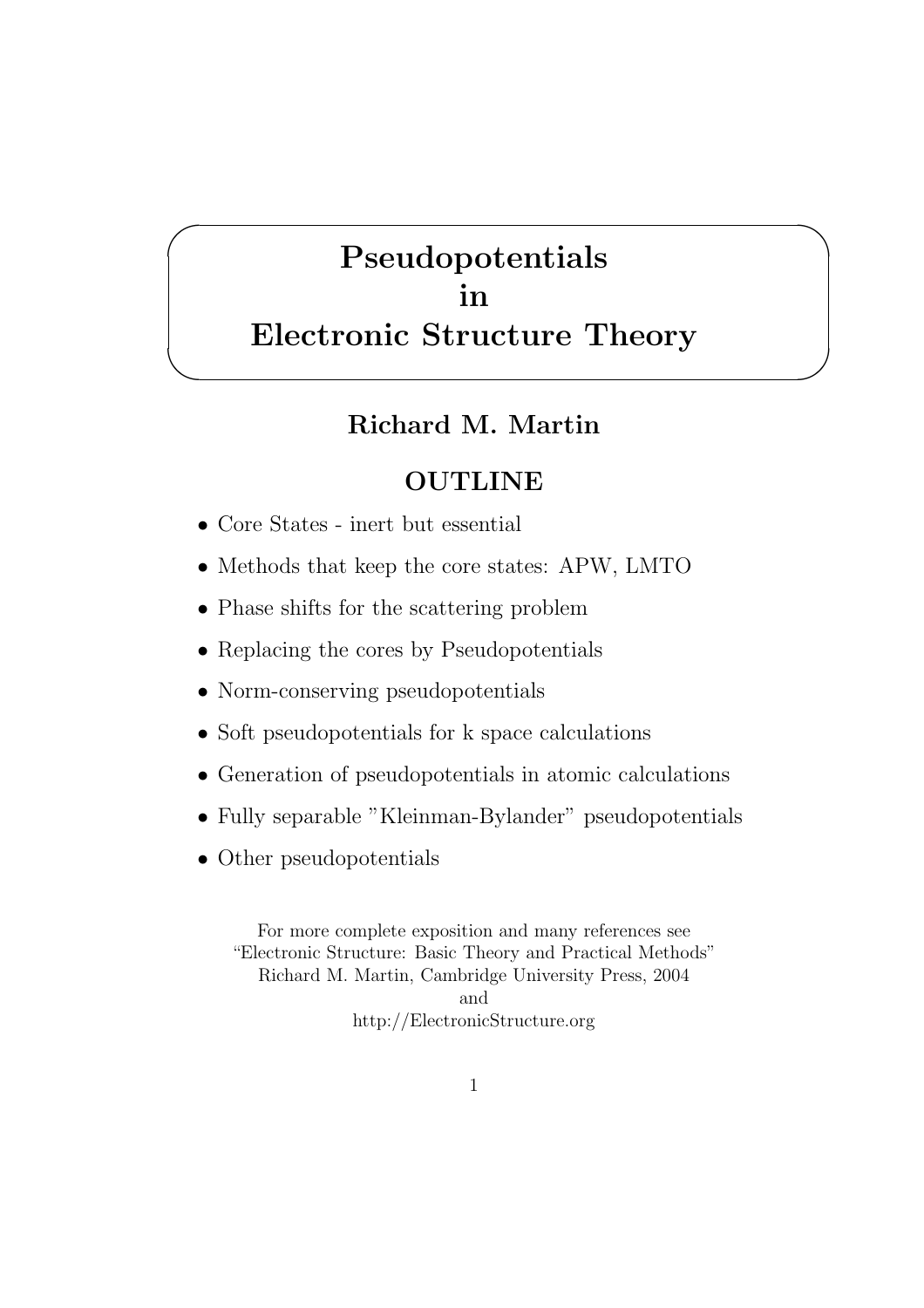# Core States - essential, inert

• Highly localized around the nucleus

✬

 $\searrow$ 

- Very large binding energies (dominate the total energies of most materials)
- High Fourier components would require VERY large numbers of plane waves if done in plane wave calculations ( $> 10^6$ )
- Valence states must be orthogonal to core states even MORE plane waves!

Figure 1: Schematic figure of crystal showing atomic-like core regions and regions between the atoms where the valence electronic states fare modified to form extended states of the crystal.

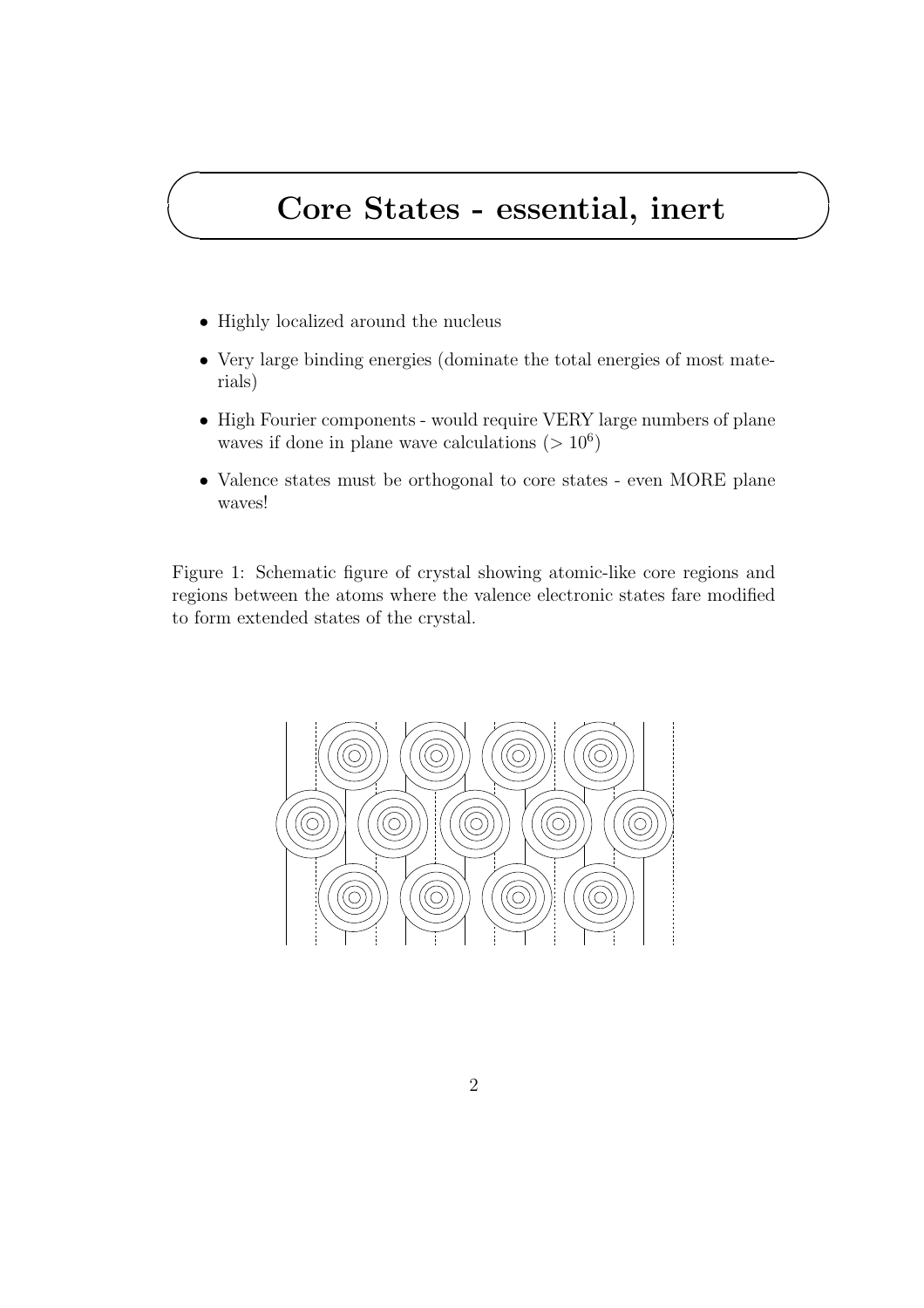## The APW method

• Slater, 1937

✬

 $\searrow$ 

- Partition Space into sphere around each atom; interstitial region
- Define basis functions which are plane waves outside the spheres and augmented functions inside

$$
\psi_{\mathbf{k}} = \sum c_{\mathbf{G}} \psi_{\mathbf{k}+\mathbf{G}}^{APW}
$$

where

$$
\psi_{\mathbf{K}}^{APW}=e^{-i\mathbf{K}\cdot\mathbf{r}}
$$

outside the sphere. (Here  $\mathbf{K} = \mathbf{k} + \mathbf{G}$ ).

• If the plane wave were continued inside the sphere its representation in spherical harmonics would be

$$
e^{-i\mathbf{K}\cdot\mathbf{r}} = 4\pi \sum_{lm} i^l j_l(Kr) Y_{lm} * (\theta_K, \phi_K) Y_{lm}(\theta, \phi)
$$

• The real solution inside the sphere for a given l at the energy  $\varepsilon$  has a radial part  $R_l(r, \varepsilon)$ . Then we can construct

$$
\psi_{\mathbf{K}}^{APW} = 4\pi \sum_{lm} \frac{j_l(KR_s)}{R_l(R_s, \varepsilon)} i^l R_l(r, \varepsilon) Y_{lm} * (\theta_K, \phi_K) Y_{lm}(\theta, \phi)
$$

inside the sphere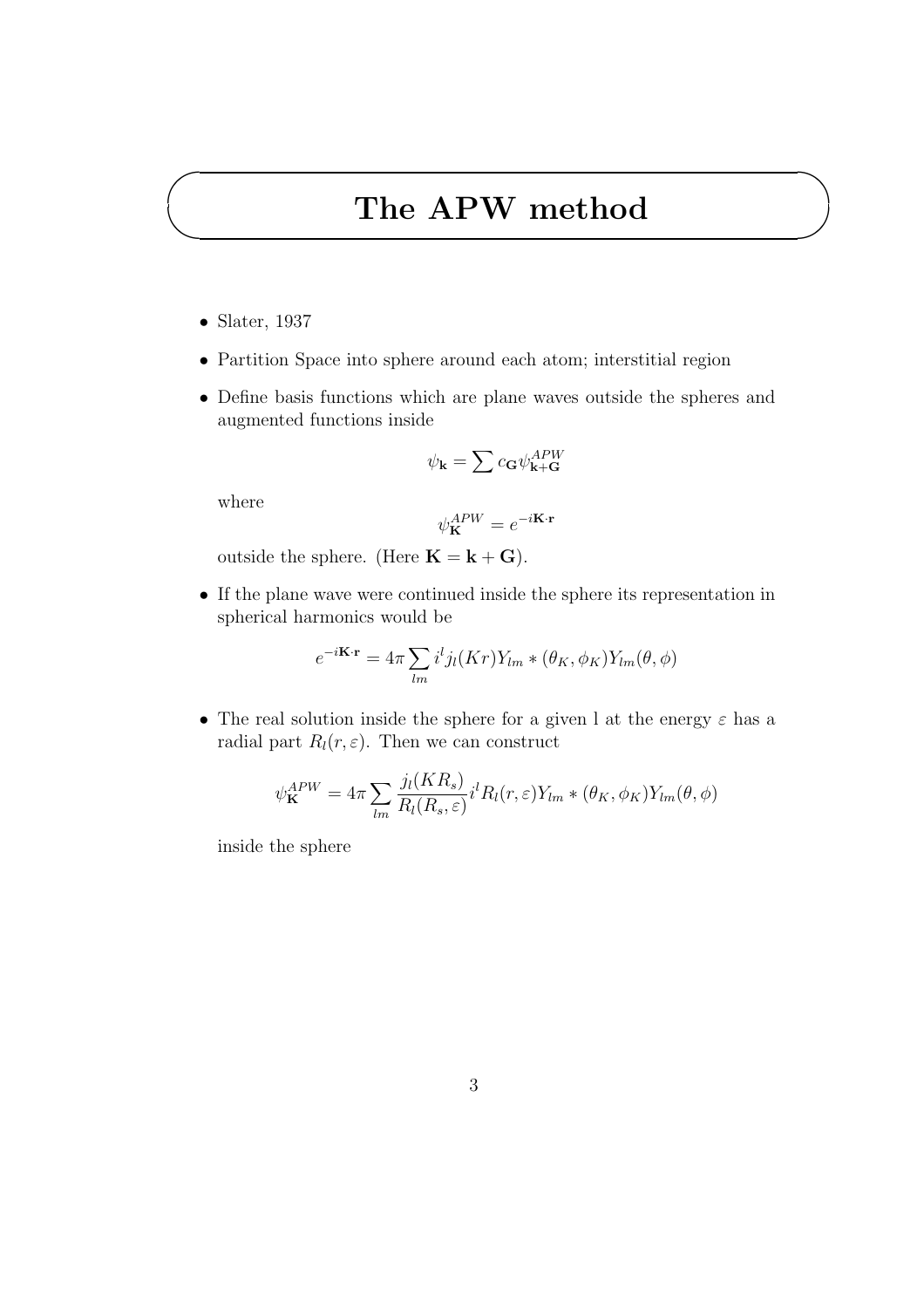# APW continued

✬

 $\searrow$ 

- The APW function so constructed is continuous (but not the derivative) and is an APW basis function.
- Since  $R_l(r, \varepsilon)$  satisfies the Schrödinger Eq. inside the sphere, any combination of the APW's satisfies the equation.
- A small number of APW's is sufficient to represent the real wavefunction, and the secular equation can be written

$$
det||(\frac{1}{2}|\mathbf{k}+\mathbf{G}|^2-\varepsilon)\delta_{\mathbf{G},\mathbf{G}'}+V_{\mathbf{G},\mathbf{G}'}^{APW}(\varepsilon)||=0.
$$

• A small number of APW's is sufficient to represent the real wavefunction, and there is a small secular equation. The price is that the effective potential must be found as a function of the eigenvalue.

MTO is a muffin tin orbital, which matches the inner solution to a radial solution of the Helmholz equation instead of plane waves.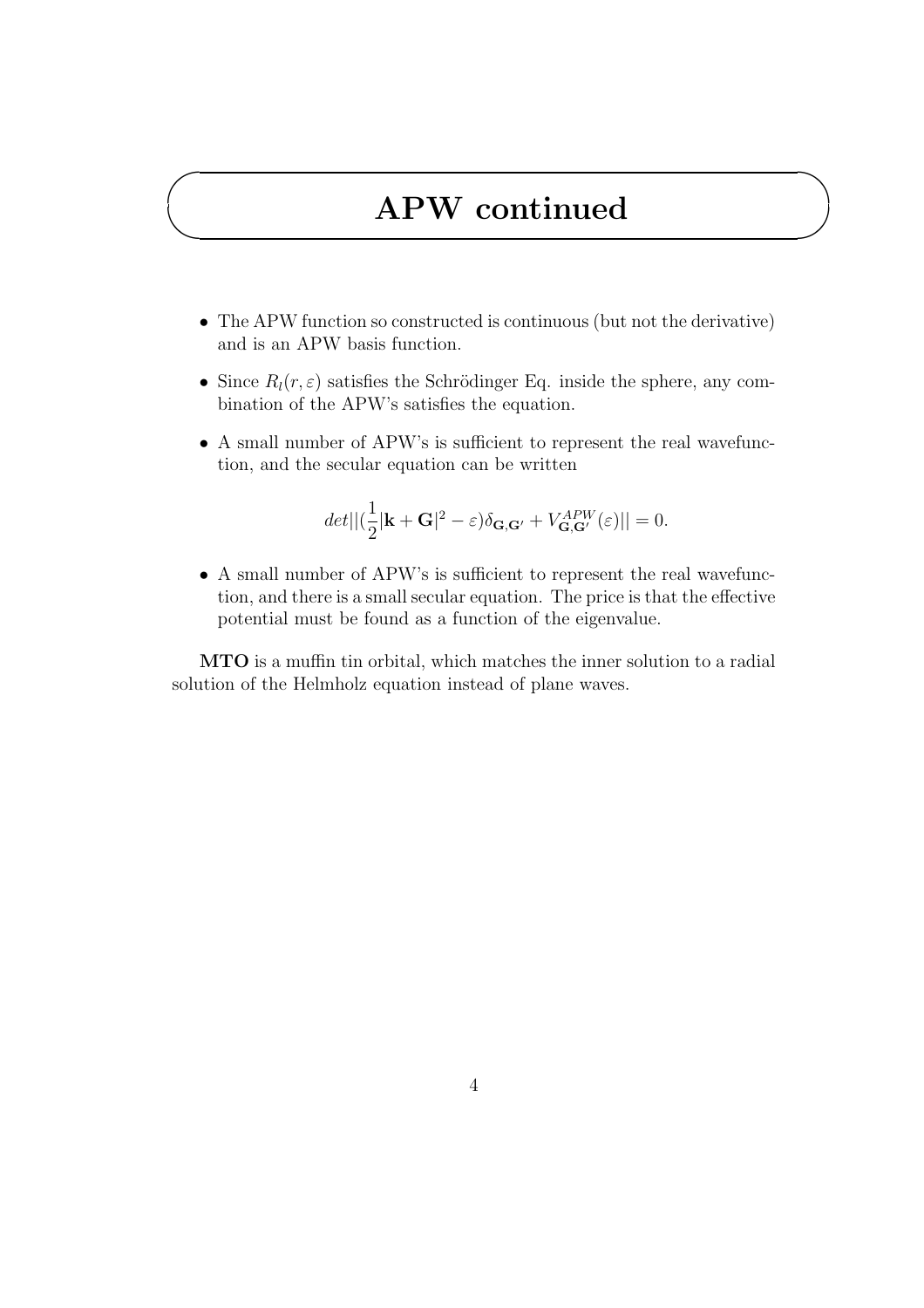## The OPW method

 $\bullet$  Herring, 1940

✬

 $\searrow$ 

• n OPW is a plane wave which is explicitly made orthogonal to a core state, treated as a known function (it is very similar to the atomic function)  $\overline{\phantom{a}}$ 

$$
\psi_{\mathbf{k}+\mathbf{G}}^{OPW}(\mathbf{r}) = e^{-i\mathbf{G}\cdot\mathbf{r}} - \sum_{c} \beta_c \psi_c(\mathbf{r})
$$

or in schematic form

$$
\psi = \phi - \sum_{c} \langle \psi_c | \phi \rangle \phi
$$

which is explicitly orthogonal to each  $\psi_c$ .

• the secular equation can be written

$$
det||(\frac{1}{2}|\mathbf{k}+\mathbf{G}|^2-\varepsilon)\delta_{\mathbf{G},\mathbf{G}'}+V_{\mathbf{G},\mathbf{G}'}^{OPW}(\varepsilon)||=0.
$$

where

$$
V^{OPW} = V_{\mathbf{G},\mathbf{G}'} + \sum_{c} (\varepsilon - \varepsilon_c) |\psi_c\rangle \langle \psi_c|
$$

is a non-local potential operator.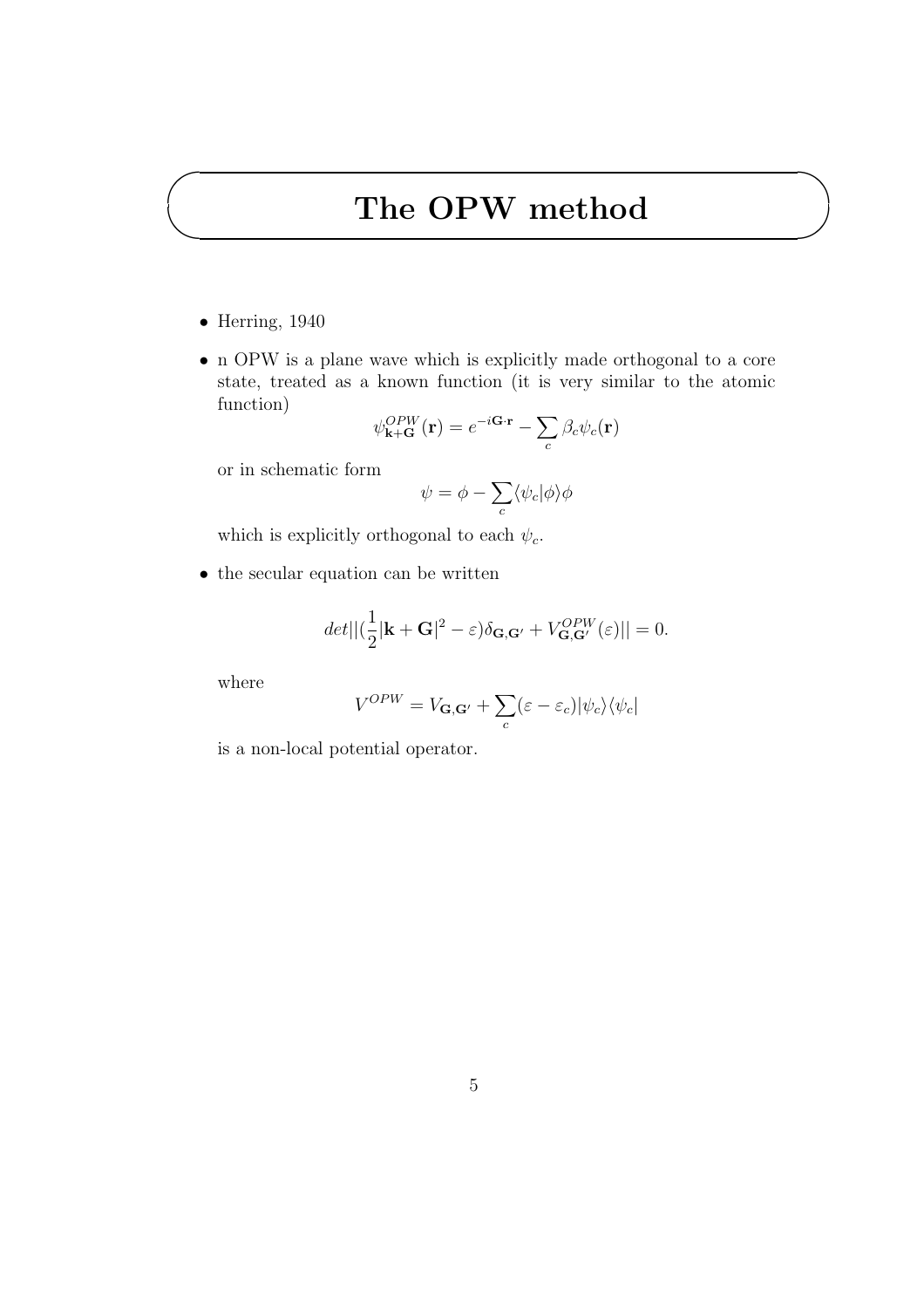# Scattering and Pseudopotentials

✬

 $\searrow$ 

- ANY wavefunction outside the spheres is given correctly if the scattering phase shifts at the sphere boundary are given correctly. (See, for example, Schiff)
- Define the phase shifts for each angular momentum, which are only weakly dependent on energy
- Choose a pseudopotential as *any* potential which does not have bound core states but gives the same same phase shifts at the valence state energies. Then it will give the same eigenvalues.
- Empirical pseudopotentials: Define potentials which give the desired bands. (Phillips and Kleinman, 1959).

Figure 2: Schematic figure of pseudopotential and pseudofunction. Since the functions depend upon angular momentum  $l$ , the potentials must also depend on *l*, i.e., they are *non-local*).

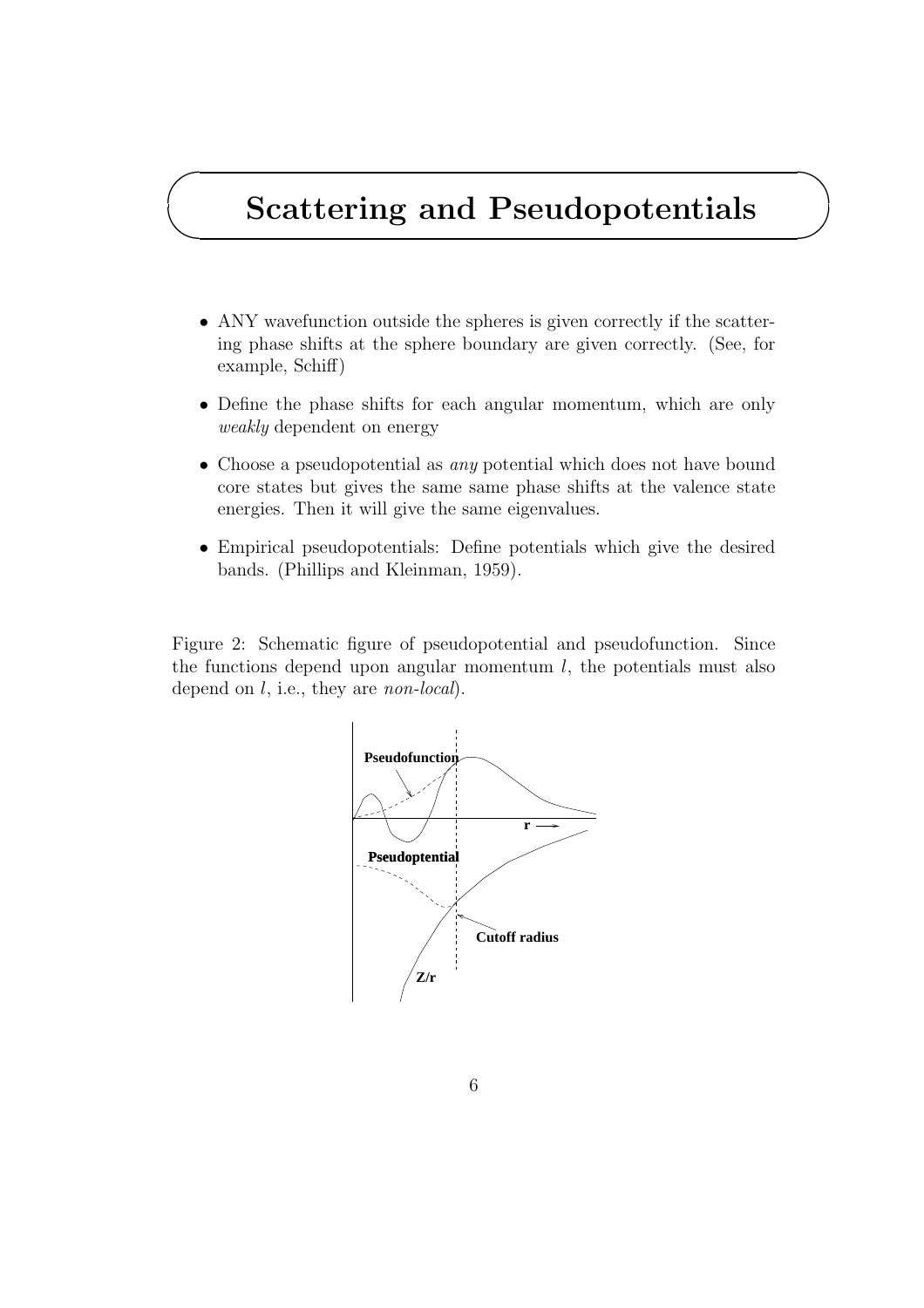#### $\searrow$ Norm-Conserving Pseudopotentials

"Norm-conserving" pseudopotentials (NCPP's) [Hamann, Schluter, Chiang] and "shape-consistent" [Krauss and Stevens] are the basis of most "ab initio" pseudopotentials used today. Norm-conservation has the obvious advantage that the usual normalized functions are defined to have the correct amount of charge inside the core region. The added advantage (proved on the following page) is embodied in the relation of norm-conservation and the first log derivative of the phase shift with respect to the energy. This is important because the scattering properties of the pseudopotential are correct not only at a chosen reference energy but also over a range of energies. This leads to increased "transferability".

The key steps in construction of a NCPP are:

- Construct pseudopotential from an all-electron calculation on a atom
- Require the pseudopotential to:

✬

- equal the all-electron potential outside the sphere.
- have eigenvalue equal the all-electron valence eigenvalue
- have an eigenfunction whose norm inside the sphere is conserved
- Then the normalized function equals the all-electron function outside the sphere, the charge inside is the same. It follows that the potential outside the sphere is the same.
- And the first logarithmic derivative of the phase shift as a function of energy is the same as for the all-electron case. at the valence energy. This ensures maximum transferability to situations where the eigenvalue id changed.
- The resulting potential is l-dependent

$$
V(\mathbf{r}, \mathbf{r}') = \sum_{lm} V_l(r) \delta(r - r') Y_{lm}(\theta, \phi) Y_{lm}(\theta', \phi')
$$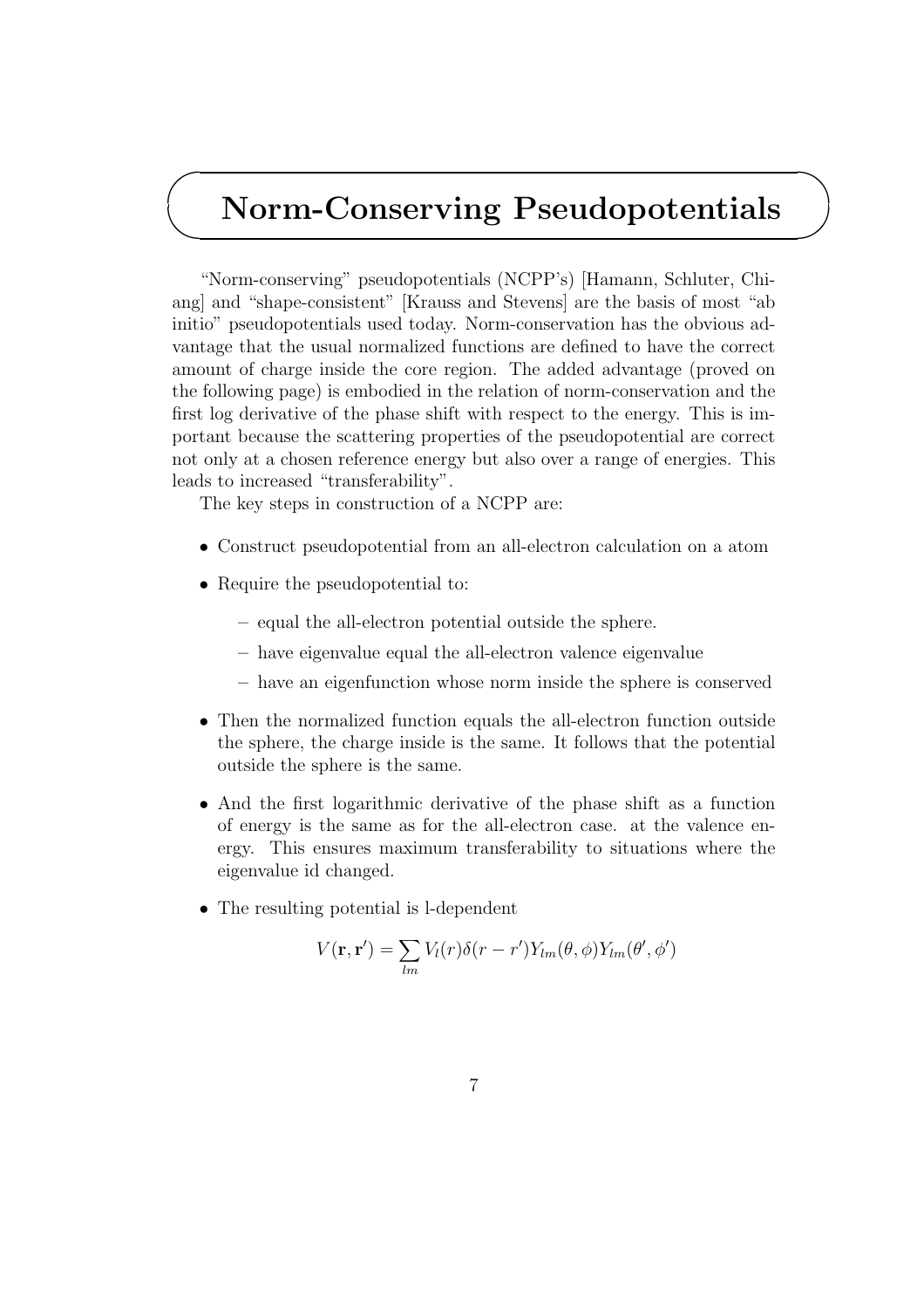### Norm-Conserving Pseudopotentials

#### Norm-conservation and first energy derivative of phase shift

✬

 $\searrow$ 

(Following the proof given by Shirley, et al. and summarized in the book by Martin.)

A NCPP is equal the all-electron potential outside a "core region" of radius  $R_c$ ; inside  $R_c$  the potential is chosen to give the desired eigenvalue and norm. Then  $\psi_{l,m} = r^{-1} \phi(r) P_l(cos(\theta)) exp(im\phi)$  that satisfies the normconservation condition,

$$
Q = \int_0^{R_c} d^3 \mathbf{r} \psi |\mathbf{r}|^2 = \int_0^{R_c} dr \phi (r)^2 , \qquad (1)
$$

where Q is the same for the all-eelctron radial orbital  $\phi$  and the pseudo radial orbital  $\phi^{PS}$ . This insures that a normalized  $\phi^{PS}$  will equal  $\phi$  for  $r \geq R_c$ , and the total charge in the core region is correct.

The radial Schrödinger equation at energy  $E$ , which need not be an eigenenergy. is

$$
\frac{-\hbar^2}{2m_e}\frac{d^2}{dr^2}\phi(r) + \left(\frac{l(l+1)}{2r^2} + V(r) - E\right)\phi(r) = 0.
$$
 (2)

In terms of the logarithmic derivative  $x(r) = \phi'(r)/\phi(r)$ , this can be written

$$
x'(r) + [x(r)]^2 = \frac{l(l+1)}{r^2} + 2(V(r) - E)
$$

Using the relation valid for any function,  $f'(r)+2x(r)f(r) = \frac{1}{\phi(r)^2}\frac{d}{dr}[\phi(r)^2f(r)],$ differentiating the equation for  $x(r)$  with respect to E, multiplying by  $\phi(r)^2$ and integrating, one finds

$$
\frac{\partial x(R)}{\partial E} = \frac{1}{\phi(R)^2} \int_0^R dr \phi(r)^2 = \frac{1}{\phi(R)^2} Q(R). \tag{3}
$$

This shows immediately that norm-conservation implies that the first energy derivative of  $x(R)$  is also correct. Since  $\phi^{PS} = \phi$  for  $r \geq R_c$ , at the chosen energy, the change in  $\phi^{PS}(r)$  for  $r \geq R_c$  is given correctly to first order in a change in the energy.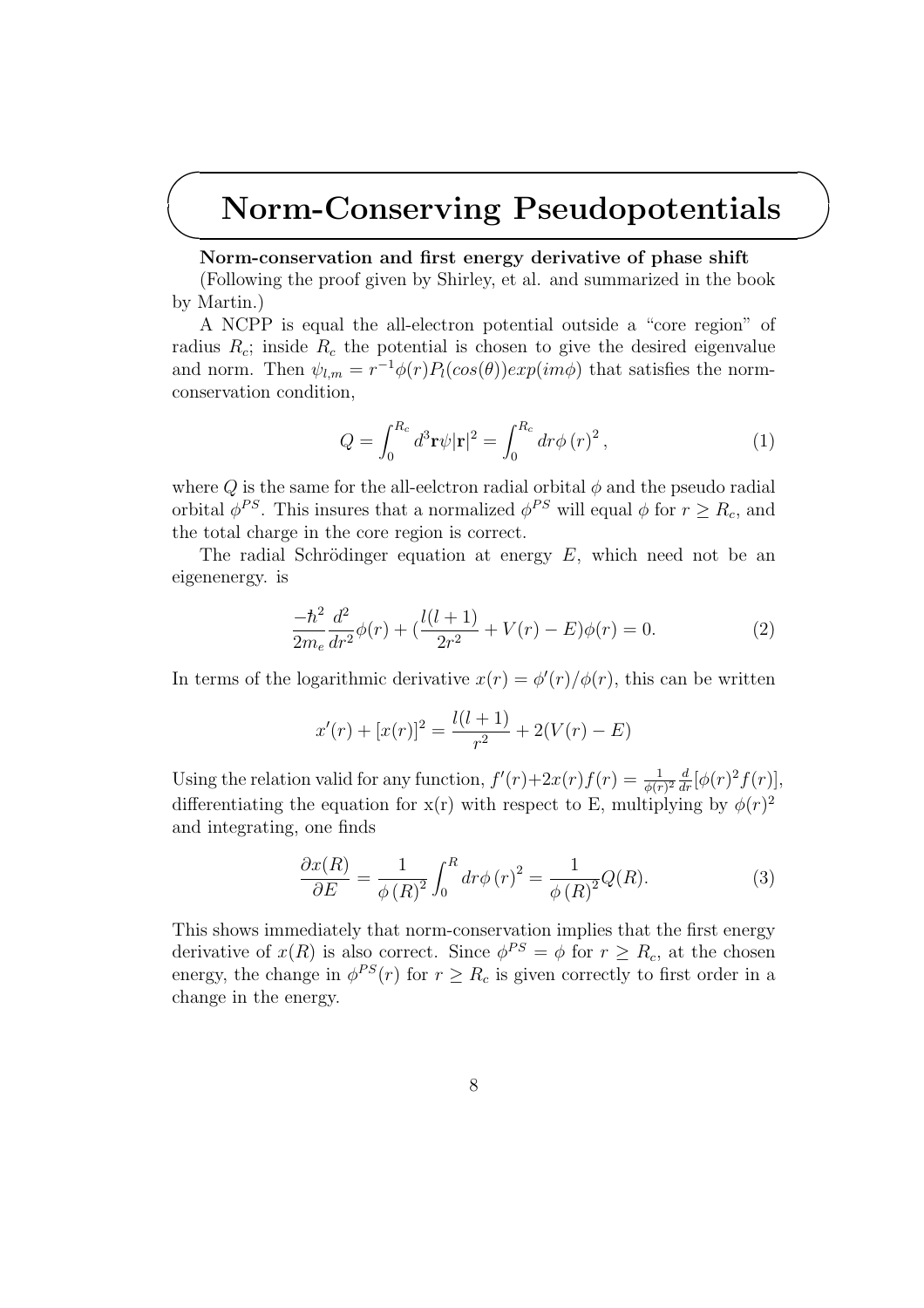### Separable Pseudopotentials

- Kleinman-Bylander, 1982
- Form similar to OPW non-local operator form, but taking advantage of the arbitrariness to create smooth projection operators which lead to the same phase shifts
- •

✬

 $\searrow$ 

$$
V_{KB}(\mathbf{r},\mathbf{r}') = V_{KB}^{local}(r)\delta(\mathbf{r}-\mathbf{r}') + \delta V_{KB}(\mathbf{r},\mathbf{r}')
$$

• In operator notation the non-local part is

$$
\delta V_{KB}(\mathbf{r}, \mathbf{r}') = \sum_{lm} \frac{|\delta V_l \phi_{lm}\rangle \langle \phi_{lm} \delta V_l|}{\langle \phi_{lm} | V_l | \phi_{lm} \rangle}
$$

where

$$
\phi_{lm}(\mathbf{r}) = R_l(r)Y_{lm}(\theta, \phi)
$$

- Obviously gives same answer as ordinary pseudopotential for atom
- Form similar to OPW non-local operator form, but taking advantage of the arbitrariness to create smooth projection operators which lead to the same phase shifts
- Can be improved by adding more projection functions
- Works well is solids, molecules. Efficient.
- Potential problem. "Ghost states" can occur. Can be avoided with care. Gonze, Stumpf, Scheffler, PRB 44, 9503 (1991).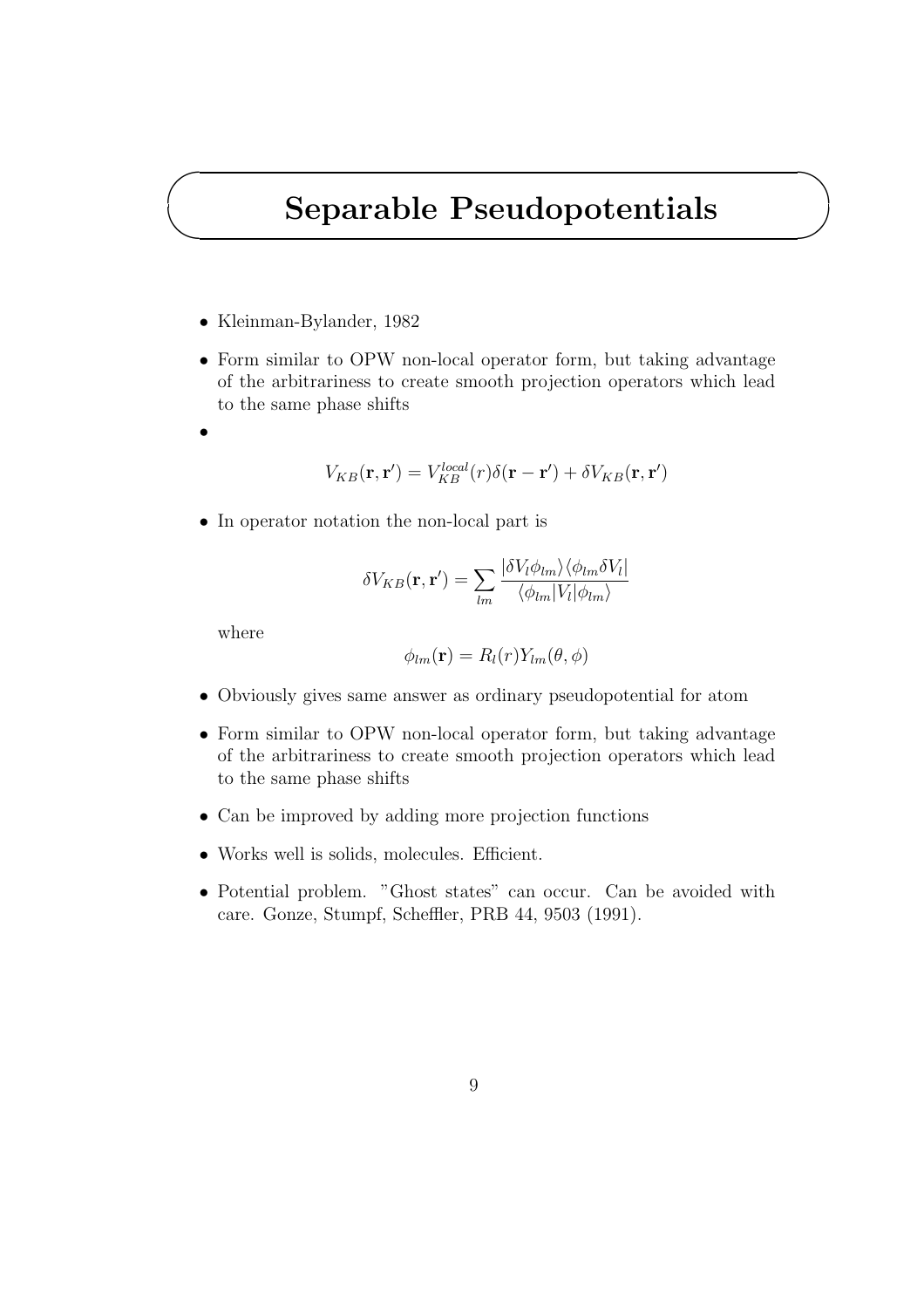## Other Recent forms

- Pseudohamiltonians Bachelet, Ciochetti, Ceperley
	- Modify the mass term inside the sphere
	- Not as general and accurate as the norm-conserving potentials, but very useful for Diffusion Monte Carlo
- Vanderbilt "Ultrasoft" form

✬

 $\searrow$ 

- Define an auxiliary function added to the plane waves around each atom.
- Allows fewer plane waves for a good description.
- In spirit of OPW but with a smooth auxiliary function.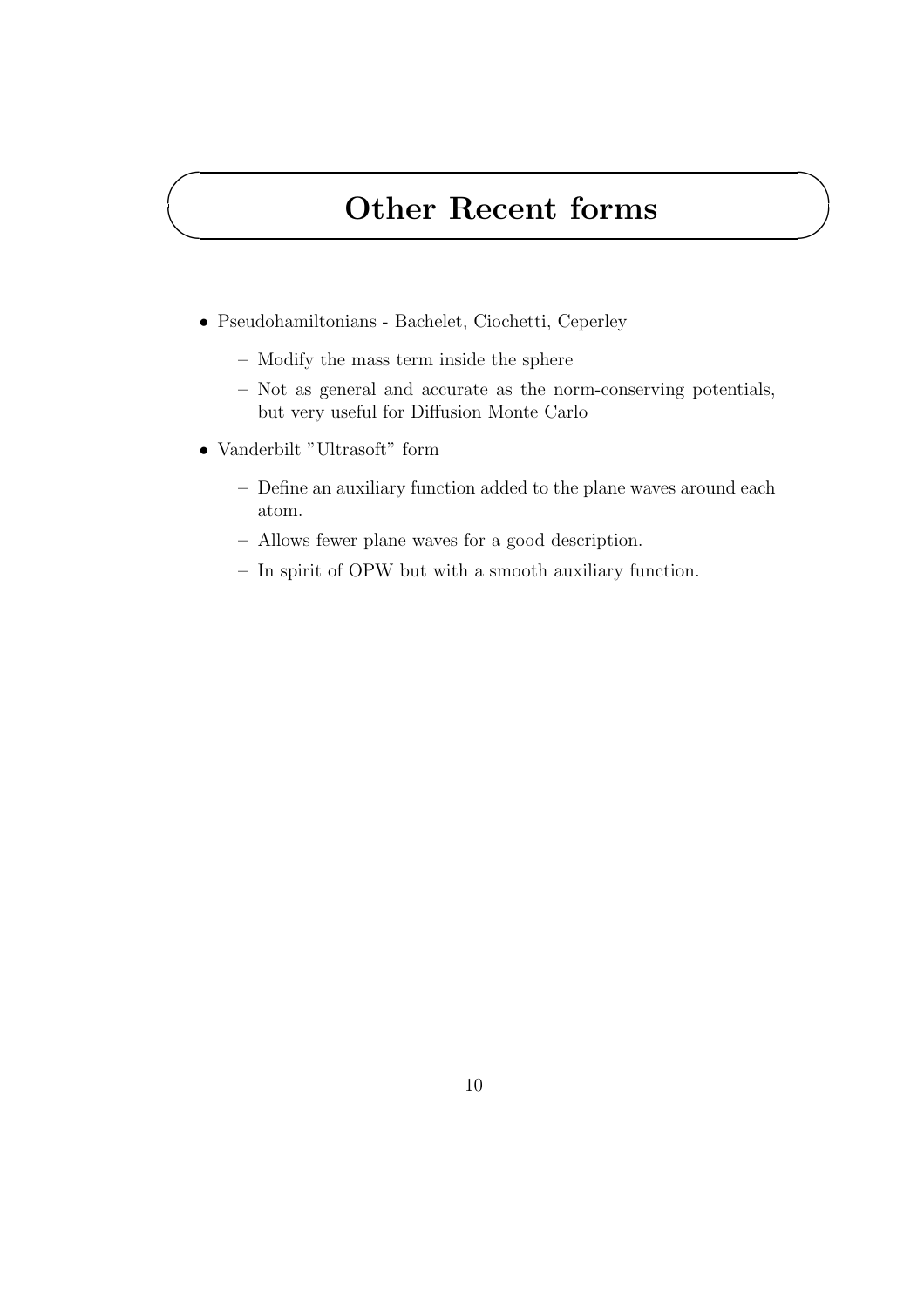# Useful web sites

• See links at

✬

 $\searrow$ 

http://electronicstructure.org/

– Book information

http://electronicstructure.org/book.asp

- Links for Chapter 11, Pseudopotentials: http://electronicstructure.org/book.asp#CH11-Pseudopotentials
- Links for Chapter 13, Plane waves II: http://electronicstructure.org/book.asp#CH13-Planewaves-2
- Web interface for generation of pseudopotentials in various formats at the TDDFT site "Octopus":

http://www.tddft.org/programs/octopus/pseudo.php

• The Jos Lus Martins site:

http://bohr.inesc.pt/~jlm/pseudo.html

• David Vanderbilt's Ultrasoft site:

http://www.physics.rutgers.edu/~dhv/uspp/